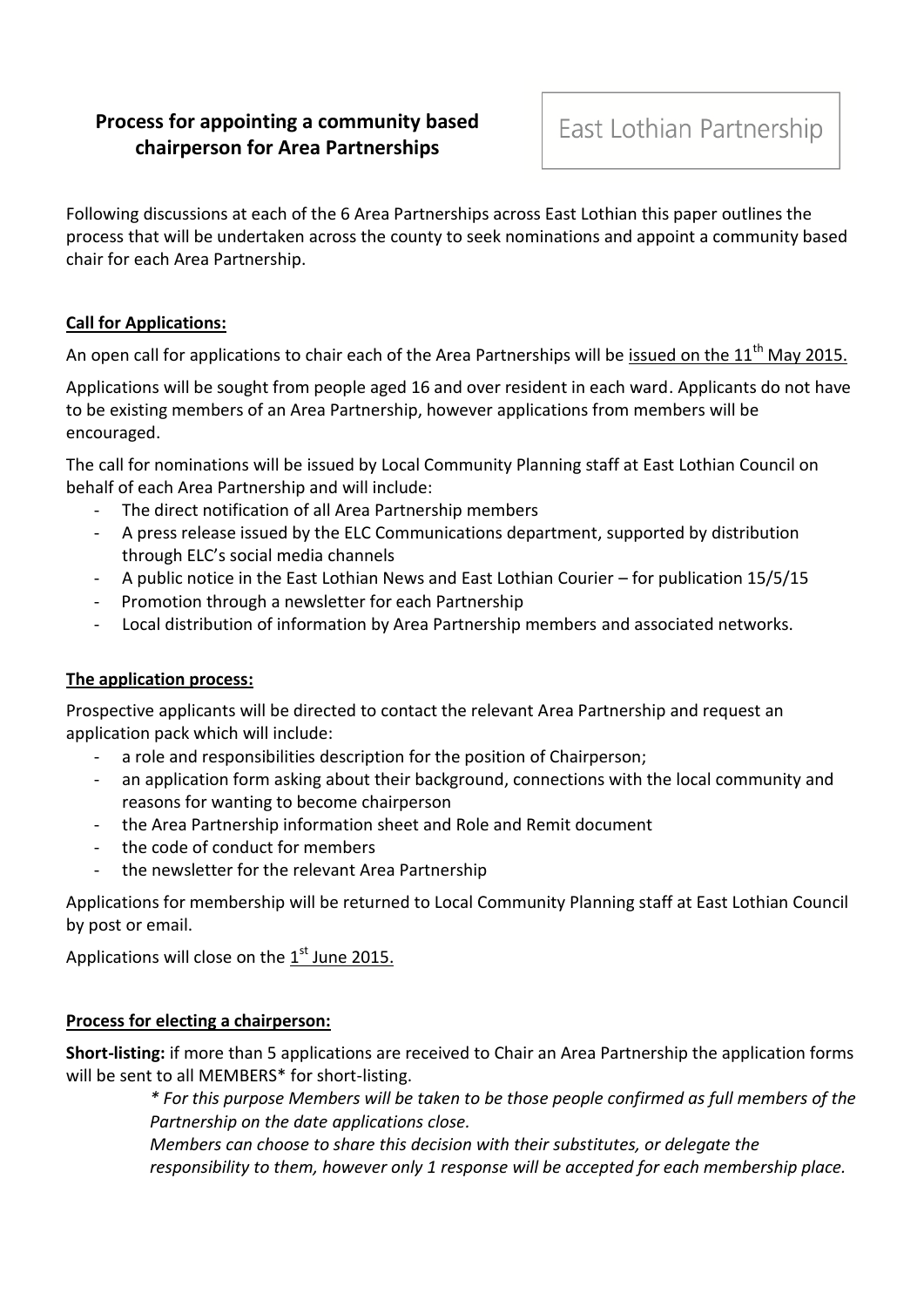**Interviewing:** will take place by the members of the Area Partnership.

 Ideally this should take place at the next meeting of the Area Partnership however, when the existing meeting schedule would mean a significant delay in appointment, it is recommended that a Special Meeting of the Area Partnership is called in June/July to undertake this interviewing process.

Short-listed candidates will be invited to speak at a meeting of the Area Partnership.

 It is recommended that each candidate is given up to 5 minutes to address the Partnership, followed by 5 minutes for questions. This process would be managed by the existing chairperson.

**Voting:** the chairperson will be elected by the MEMBERS\* of the Area Partnership on the day of the interviews.

> *\* For this purpose Members will be taken to be those people confirmed as full members of the Partnership on the date applications close. Members can choose to share this decision with their substitutes, or delegate the*

- *responsibility to them, however only 1 vote will be accepted for each membership place.*
- Voting will take place via a secret ballot with a voting paper supplied to all members.
- Voting will take place through a preferential voting system with members asked to indicate their  $1^{st}$ ,  $2^{nd}$  and  $3^{rd}$  preference (where the number of candidates allows).
- Voting papers will ask the member to identify the group they are representing so that their eligibility to vote can be confirmed.
- If both the member and their named substitute are unable to attend the meeting where the interviews take place they can register their vote on the basis of the written applications or give their proxy in writing to another Partnership member.
- Voting papers will include the option of abstaining from the vote but should still be returned to acknowledge the member has participated in the process.
- Voting papers should be returned to Local Community Planning staff (in person or via email) by midnight on the day of the vote.
- The vote will be confirmed as valid if a quorate number of members participate.
- The results of the vote will be announced the next working day.

### **Appointment of the Chair:**

The Chairperson of each Area Partnership will initially be appointed for 2 years, following that period a Chairperson would be elected each year at the Annual General Meeting.

- A retiring chairperson can remain a member of the Area Partnership, even if they are not representing a specific group, if their co-option is agreed by the majority of the members at that time.
- If the Chairperson needs to step down during the initial 2 year period it would be up to the members of the Area Partnership to appoint a suitable replacement until the next AGM.

Once appointed it is expected that the elected Chairperson would begin a process of transition with the interim Chairperson, supported by the Area Manager and Local Community Planning staff.